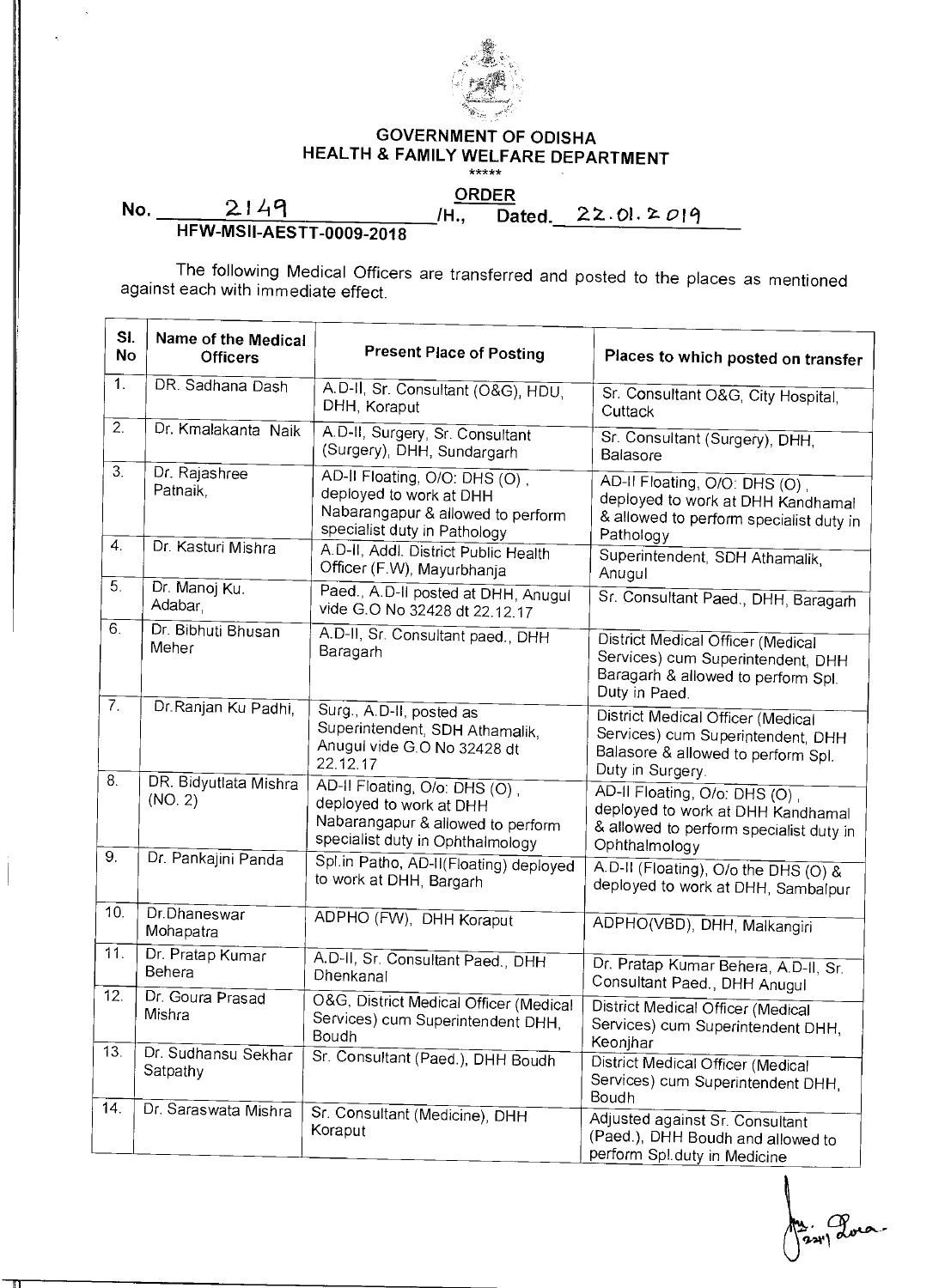| 15. | Dr. Susanta Ku.                  | Pathology, A.D-II (Floating), O/o the                                                                                                                               | Service Placed under H&U.D<br>Department & to be posted at                                                                          |
|-----|----------------------------------|---------------------------------------------------------------------------------------------------------------------------------------------------------------------|-------------------------------------------------------------------------------------------------------------------------------------|
|     | Nayak,                           | DHS (O) & deployed to work at DHH,<br>Malkangiri                                                                                                                    | <b>Bhubaneswar Municipal Corporation</b><br>Hospital, BBSR.                                                                         |
| 16. | Dr. Ganesh Prasad<br>Dash,       | ADPHO (F.W), Kandhamal                                                                                                                                              | Service Placed under H&U.D<br>Department & to be posted at<br><b>Bhubaneswar Municipal Corporation</b><br>Hospital, BBSR.           |
| 17. | Dr. Prasant Patra,               | J.D, Paed., Adjusted against Spl.<br>Ophth., R.G.H, Rkl                                                                                                             | Consultant (Paed.), RGH, Rourkela                                                                                                   |
| 18. | Dr. Bharat Chandra.<br>Samal     | Spl. in Medicine, (JD), DHH, Balasore<br>UoP to DHH Jharsuguda adjusting<br>against the post of<br>Consultant(Psychiatry) vide Order<br>No.26260/H dated 06.10.2018 | Adjusted against the post of<br>Consultant (Psychiatry), DHH,<br>Bhadrak and allowed to perform Spl.<br>duty in Medicine            |
| 19. | Dr. Saroj Ranjan<br>Swain        | Spl. T.B & C.D, DHH, Sundargarh                                                                                                                                     | Service Placed under H&U.D<br>Department & to be posted at<br><b>Bhubaneswar Municipal Corporation</b><br>Hospital, BBSR.           |
| 20. | Dr. Kalyan Kumar<br>Sarkar,      | ADPHO (T.B), Malkangiri                                                                                                                                             | Service Placed under H&U.D<br>Department & to be posted at<br><b>Bhubaneswar Municipal Corporation</b><br>Hospital, BBSR.           |
| 21. | Dr. Manjurani Jena,              | Spl. Medicine, DHH Khurdha                                                                                                                                          | Service Placed under H&U.D<br>Department & to be posted at<br><b>Bhubaneswar Municipal Corporation</b><br>Hospital, BBSR.           |
| 22. | Dr. Aswini Kumar<br>Kar,         | Superintendent, CHC Chandbali,<br><b>Bhadrak</b>                                                                                                                    | Sr. M.O. SDH Dharmagarh,<br>Kalahandi                                                                                               |
| 23. | Dr. Tatwadarsi Das,              | Superintendent, CHC Charmal,<br>Sambalpur                                                                                                                           | Superintendent CHC Koksara,<br>Kalahandi                                                                                            |
| 24. | Dr. S. Raj Kumar,                | Med., Group-A (S.B) under order of<br>transfer to DHH Kandhamal vide G.O<br>No:- 9665, dt. 09/05/2016                                                               | LTRMO, Group-A (S.B), City Hospital,<br>CTC & allowed to perform Spl. Duty in<br>Medicine                                           |
| 25. | Dr. Tanmay Tripathy,             | PGDPHM, Group-A (S.B),<br>Superintendent CHC Botalama,<br>Khurdha                                                                                                   | BPHO, Balakati, Khurdha                                                                                                             |
| 26. | Dr. Manik Ratan<br>Pradhan,      | O&G, Sr. M.O, DHH, Bhabanipatana,<br>Kalahandi                                                                                                                      | Superintendent CHC Kamarda,<br>Balasore                                                                                             |
| 27. | Dr. Sukanta Ku.<br>Dalai,        | O&G, Group-A (S.B), Sr. M.O, DHH,<br>Kendrapara                                                                                                                     | Superintendent, CHC Raghunathpur,<br>Jagatsinghpur & allowed to perform<br>Spl. Duty in O&G                                         |
| 28. | Dr. Trilochan Barik,             | Group-A (S.B), Sr. M.O, DHH,<br>Rayagada                                                                                                                            | LTRMO, Group-A (S.B), DHH<br>Sundargarh                                                                                             |
| 29. | Dr. Pradipta Kumar<br>Mohapatra, | Surgery, Group-A (S.B), DHH Boudh                                                                                                                                   | Sr. M.O, Capital Hospital, BBSR &<br>allowed to perform Spl. Duty in<br>Surgery                                                     |
| 30. | Dr. Bhagiratha Das,              | Paed., Group-A (S.B), Spl. Paed.,<br>SDH Karanjia, Mayurbhanja                                                                                                      | Sr. Spl. Paed., PICU, DHH Baripada,<br>Mayurbhanja                                                                                  |
| 31. | Dr. Alekha Prasad<br>Mohapatra,  | A.D-II, Posted at as Sr. Consultant<br>Medicine DHH Malkangiri vide G.O<br>No 32428 dt 22.12.17                                                                     | District Medical Officer (Medical<br>Services) cum Superintendent, DHH<br>Sundargarh & allowed to perform Spl.<br>Duty in Medicine. |
| 32. | Dr. Subhashree<br>Pattnaik,      | Group-A (S.B), Superintendent, CHC<br>Girisola, Ganjam                                                                                                              | Sr. M.O, RGH, Rkl                                                                                                                   |
| 33. | Dr. Dipak Garnayak,<br>K,        | Medicine, Group-A (S.B), Sr.<br>Specialist Medicine, SDH Pallahara,<br>Anugul                                                                                       | Sr. M.O. ICU, DHH Anugul                                                                                                            |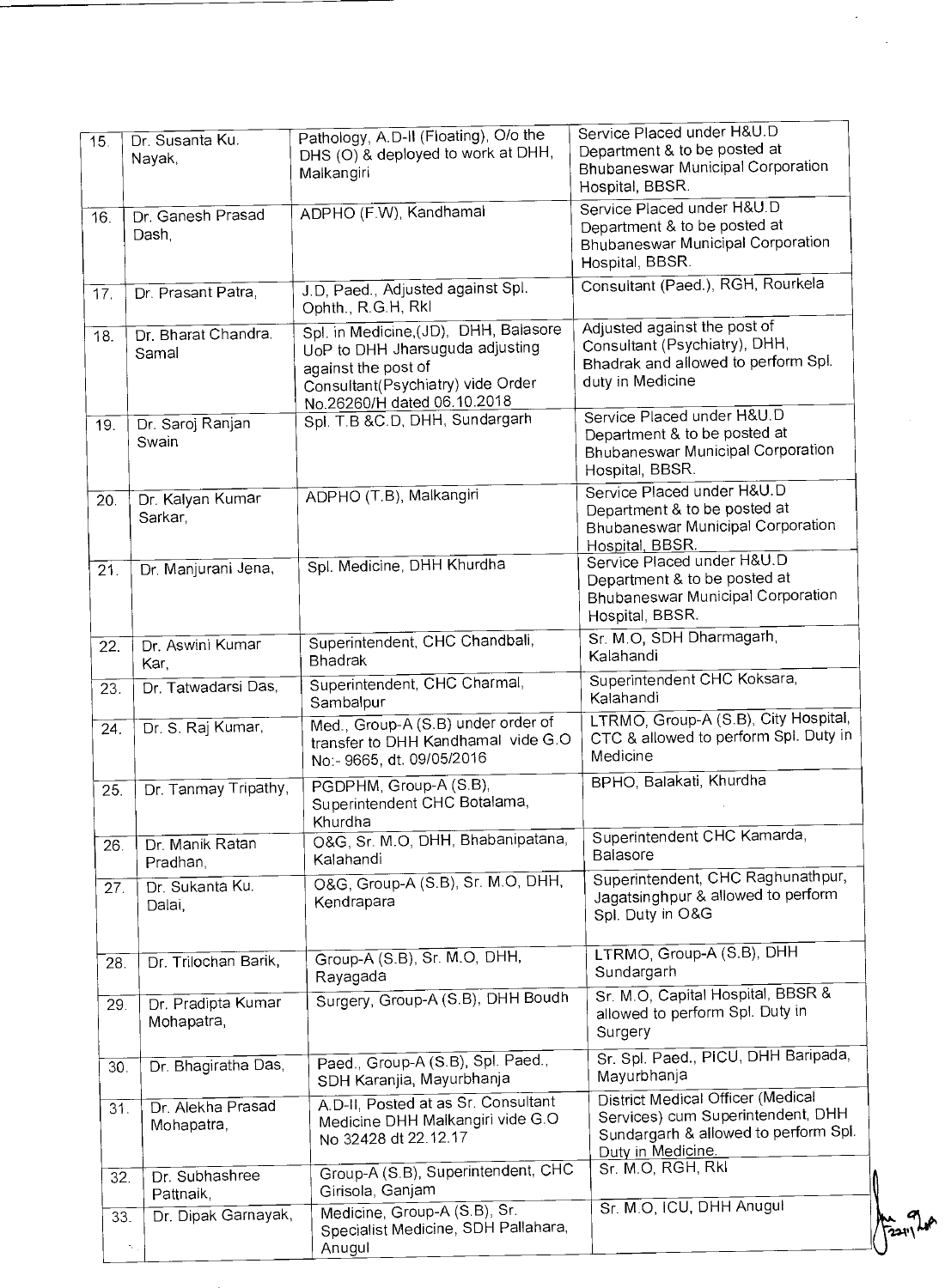| 34. | Dr. Sudhir Ku.<br>Sahoo,           | Group-A (S.B), Sr. M.O, SDH Talcher,<br>Anugul                                                       | BPHO, Madhubana, Jajpur                                                                                                   |
|-----|------------------------------------|------------------------------------------------------------------------------------------------------|---------------------------------------------------------------------------------------------------------------------------|
| 35. | Dr. Arati, Nayak,                  | Spl. O&G, Group-A (S.B), A.C<br>Homeopathic Medical College &<br>Hospital, BBSR                      | Service Placed under H&U.D<br>Department & to be posted at<br><b>Bhubaneswar Municipal Corporation</b><br>Hospital, BBSR. |
| 36. | Dr. Satyabrata<br>Panda,           | O&G, Sr. M.O, DHH, Bolangir                                                                          | Service Placed under H&U.D<br>Department & to be posted at<br>Bhubaneswar Municipal Corporation<br>Hospital, BBSR.        |
| 37. | Dr. Manoranjan Rout,               | Paed., M.O I/C, CHC Muniguda.<br>Rayagada                                                            | Service Placed under H&U.D<br>Department & to be posted at<br>Bhubaneswar Municipal Corporation<br>Hospital, BBSR.        |
| 38. | Dr. Pranab Kumar<br>Panigrahi,     | Group-A (J.B), Spl. Paed., CHC<br>Khalikote, Ganjam                                                  | Spl. Paed., CHC Pastikudi, Kalahandi                                                                                      |
| 39. | Dr. Jagadish Ch.<br>Jena,          | Group-A (J.B), Adjusted against Sr.<br>M.O, SDH Baliguda                                             | M.O, PHC(N) Majhiakhanda,<br>CHC, Rajsunakhala, Nayagarh                                                                  |
| 40. | Dr. Chetti Basanta<br>Kumar        | Ad-hoc, Adjusted against Spl.<br>Medicine, SDH Gunupur, Rayagada                                     | LTRMO, DHH Paralakhemundi,<br>Gajapati                                                                                    |
| 41. | Dr. Ashutosh Mishra,               | Ad-hoc, CHC Jharigaon,<br>Nabarangapur                                                               | M.O, PHC (N) Kamsar, Tarava,<br>Sonepur                                                                                   |
| 42. | Dr. Jagadish Behera,               | O&G, posted at CHC Belgaon,<br>Ganjam vide G.O No: 25179, dt.<br>09/10/2017                          | Spl. O&G, CHC Balugaon, Khurdha                                                                                           |
| 43. | Dr. Sangita<br>Choudhury,          | O&G, Group-A (J.B), Spl. O&G, CHC<br>Pipili, Puri                                                    | Spl. O&G, CHC Naikenpali, Sonepur                                                                                         |
| 44. | Dr. Pritam Kumar<br>Sahoo,         | Ad-hoc, CHC Borigumma, Koraput                                                                       | PHC(N) Srirampur, under CHC<br>Baliapal, Balasore                                                                         |
| 45. | Dr. Prangyan<br>Priyadarshini Das, | M.O. PHC (N) Madhupur Sashan<br>under CHC Patkura, Kendrapara                                        | M.O, PHC (N) Handibhanga,<br>Nischintakoili, Cuttack                                                                      |
| 46. | Dr. Kalyan Ananda<br>Mohanty,      | Bidanasi Disp., Cuttack                                                                              | Adjusted against Spl. O&G, CHC<br>Chauliaganj, Cuttack                                                                    |
| 47. | Dr. Shaswat Sahu,                  | M.O. CHC Telkoi, Keonihar                                                                            | Adjusted against Spl. Medicine, CHC<br>Anantapur, Balasore                                                                |
| 48. | Dr. Prakash Chandra<br>Parida      | Ad-hoc, CHC Gaisilet, Baragarh                                                                       | Adjusted against Spl. Paed., CHC<br>Paed., CHC Dhankauda, Sambalpur                                                       |
| 49. | Dr. Satyajit Nihar<br>Singh,       | Ad-hoc, CHC Hatabharandi,<br>Nabarangapur                                                            | Adjusted against Spl. Medicine, CHC<br>Pastikudi, Kalahandi                                                               |
| 50. | Dr. Samir Ku. Baghel,              | Spl. O&G, CHC Naikenpalli, Sonepur                                                                   | Spl. O&G, CHC Binika, Sonepur                                                                                             |
| 51. | Dr. Ranjit Ku. Khatua              | Group-A (J.B), M.O, PHC (N)<br>Kandiahat, Kendrapara                                                 | M.O, PHC N) BONTH, Agarpada,<br><b>Bhadrak</b>                                                                            |
| 52. | Dr. Suman Jagadev,                 | Skin & V.D, Group-A (J.B), LTRMO,<br>DHH Jharsuguda                                                  | LTRMO, Capital Hospital, BBSR                                                                                             |
| 53. | Dr. Namita Pattnaik,               | Group-A (J.B), Bio-Chemistry joined<br>at H&F.W Department                                           | LTRMO, Capital Hospital, BBSR                                                                                             |
| 54. | Dr. Nasreen Ali,                   | Paed., Group-A (J.B), CHC Kodala,<br>Ganjam                                                          | LTRMO, City Hospital, Berhampur,<br>Ganjam                                                                                |
| 55. | Dr. Sanghamitra<br>Sandhibigraha,  | SPM, Group-A (J.B), uot as GDMO,<br>CHC Paradip, Jagatsinghpur vide<br>G.O No: 26327, dt. 06/10/2018 | LTRMO, DHH, Balasore                                                                                                      |
| 56. | Dr. Puppala Sruthi,                | M.O, CHC Bandhugaon                                                                                  | M.O, PHC (N) Namanagada, under<br>CHC Gumma, Gajapati                                                                     |

m 900

 $\begin{array}{c} \hline \end{array}$